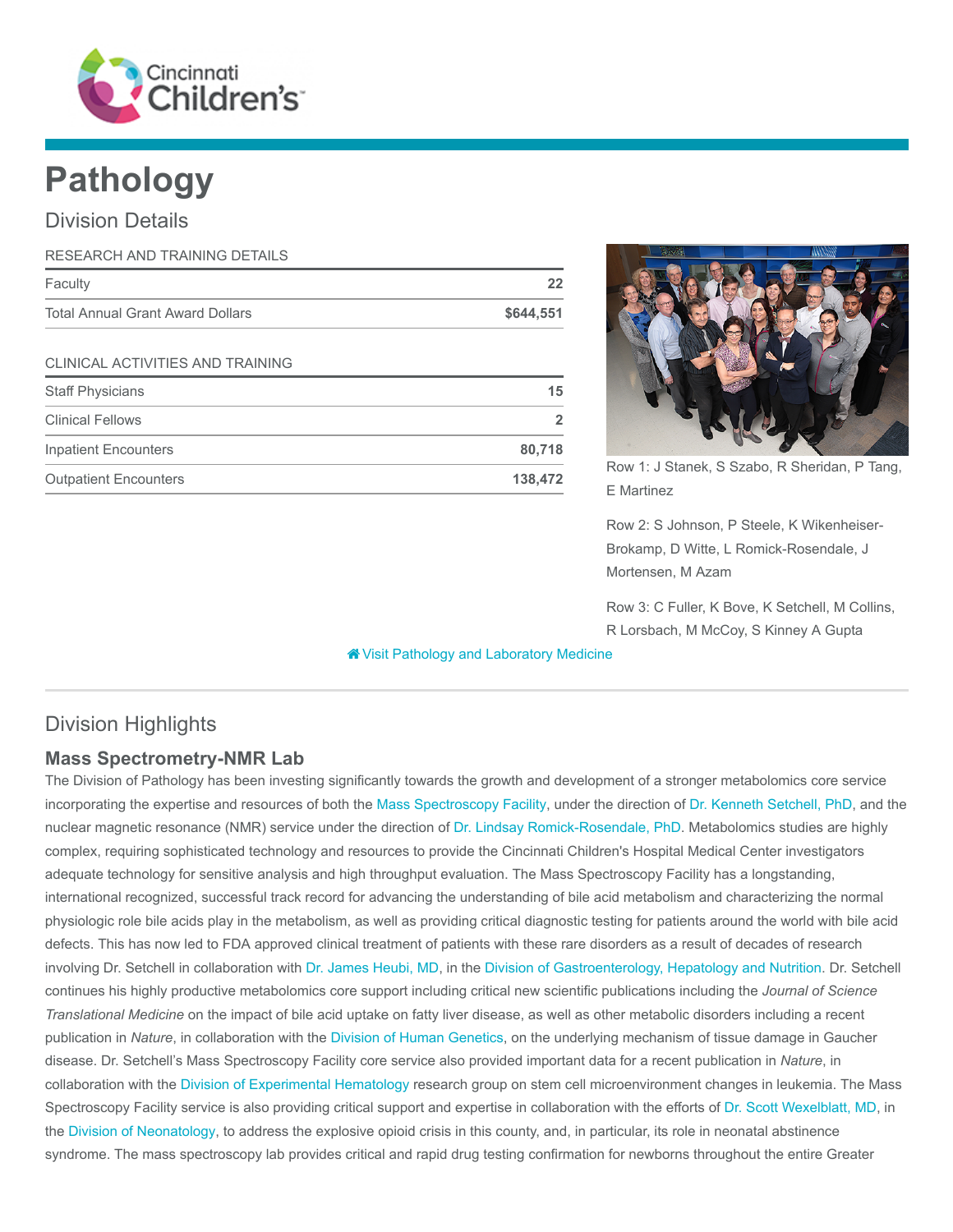Cincinnati Area under the care of our neonatology group. In an effort to expand this service in the management and care of these newborns, Dr. Setchell and his group have developed new drug testing capabilities utilizing umbilical cord tissue, which will provide broader coverage in identifying affected newborns in a timely manner for our neonatologists confronted with the challenge on a daily basis in the newborn units. This type of testing, with the needed technical expertise and resources, is only available in a very limited number of labs throughout the country.

Dr. Romick-Rosendale has been a member of the [Division of Pathology](https://www.cincinnatichildrens.org/research/divisions/p/pathology) for the past few years, and is responsible for the establishment of the NMR lab as an additional resource for Cincinnati Children's investigators requiring full support in the metabolomics studies. During the past few years, Dr. Romick-Rosendale has provided analytical support based on NMR technology to a number investigators at Cincinnati Children's as well as other institutions, including the [University of Cincinnati](http://www.uc.edu/) and the [Cincinnati Zoo](http://cincinnatizoo.org/) on metabolomics research. She provided critical analytical support to a large study directed by [Dr. Louis Muglia, MD, PhD](https://www.cincinnatichildrens.org/bio/m/louis-muglia), in an effort to identify mother's at risk for premature labor based on metabolic profiles. She evaluated more than 3,000 samples for the study with the goal of developing a reliable method for identifying these at risk patients. NMR technology support is also providing analysis of bone marrow transplant patients in collaboration with [Dr. Stella Davies, MBBS, PhD, MRCP](https://www.cincinnatichildrens.org/bio/d/stella-davies), in an effort to recognize and monitor bone marrow transplant patients at risk for a graft versus host disease, a deadly complication associated with bone marrow transplantation. The Cincinnati Zoo is also working closely with this core lab to perform a number of metabolic studies on endangered animals to improve birth rates, to identify metabolic disease in endangered animals, and to identify the development of cancer in some of these populations. This lab evaluated more than 2,000 samples in the past few years as a result of this collaboration for metabolomic studies. The near future for the metabolomics program in the division includes an effort to establish a lipidomics program as the next frontier to complete metabolomics studies at Cincinnati Children's. This will involve both mass spectroscopy and NMR based analyses, which will complement each other in providing this cutting edge technology for the advancement of metabolomics studies at Cincinnati Children's.

#### Leukemia Research

[Dr. Mohammad Azam, PhD](https://www.cincinnatichildrens.org/bio/a/mohammad-azam), a member of the Division of Pathology faculty, has a well-established program jointly supported by the Divisions of Pathology and [Experimental Hematology](https://www.cincinnatichildrens.org/research/divisions/e/ex-hem) studying drug resistance in various forms of chronic myeloid leukemia. Published recent work in this area are in Nature Medicine and Oncotarget. Chronic myeloid leukemia treatment with BCR-ABL inhibitors is often limited by the development of drug resistance. Therefore, as in other forms of cancer, therapy for human cancers is frequently not curative, and relapse occurs due to the continued presence of tumor cells recognized as minimal residual disease, many of which appear to have an intrinsic resistance to some forms of therapy. Studies, that Dr. Azam recently collaborated with other investigators at Cincinnati Children's Hospital Medical Center, have shown one small molecule compound, Bisindolylmaleimide IX inhibits DNA topoisomerase, generates DNA breaks, and induced cell cycle arrest and cell death. These studies found that this drug is highly effective in targeting cells positive for the BCR-ABL mutation. Dr. Azams's other related studies have recently shown that an oncogene (FOS), and a dual specificity phosphatase 1 (DUSP1), could be deleted, which suppressed tumor growth in BCR-ABL forms of chronic myeloid leukemia. Pharmacological inhibition of these genes eradicated minimal residual disease in multiple in vivo models including mice transplanted with patient derived primary CML cells. These studies demonstrate that the expression levels of these genes may determine the threshold of resistance to therapy in these tumor cells in a wide range of leukemias, and might represent a unifying tool for treating kinase driven cancers.

## Division Publications

- 1. [Pandey MK; Burrow TA; Rani R; Martin LJ; Witte D; Setchell KD; Mckay MA; Magnusen AF; Zhang W; Liou B.](https://www.ncbi.nlm.nih.gov/pubmed/28225753) Complement drives glucosylceramide accumulation and tissue inflammation in Gaucher disease. Nature. 2017; 543:108-112.
- 2. [Dong L; Yu WM; Zheng H; Loh ML; Bunting ST; Pauly M; Huang G; Zhou M; Broxmeyer HE; Scadden DT.](https://www.ncbi.nlm.nih.gov/pubmed/27783593) Leukaemogenic effects of Ptpn11 activating mutations in the stem cell microenvironment. Nature. 2016; 539:304-308.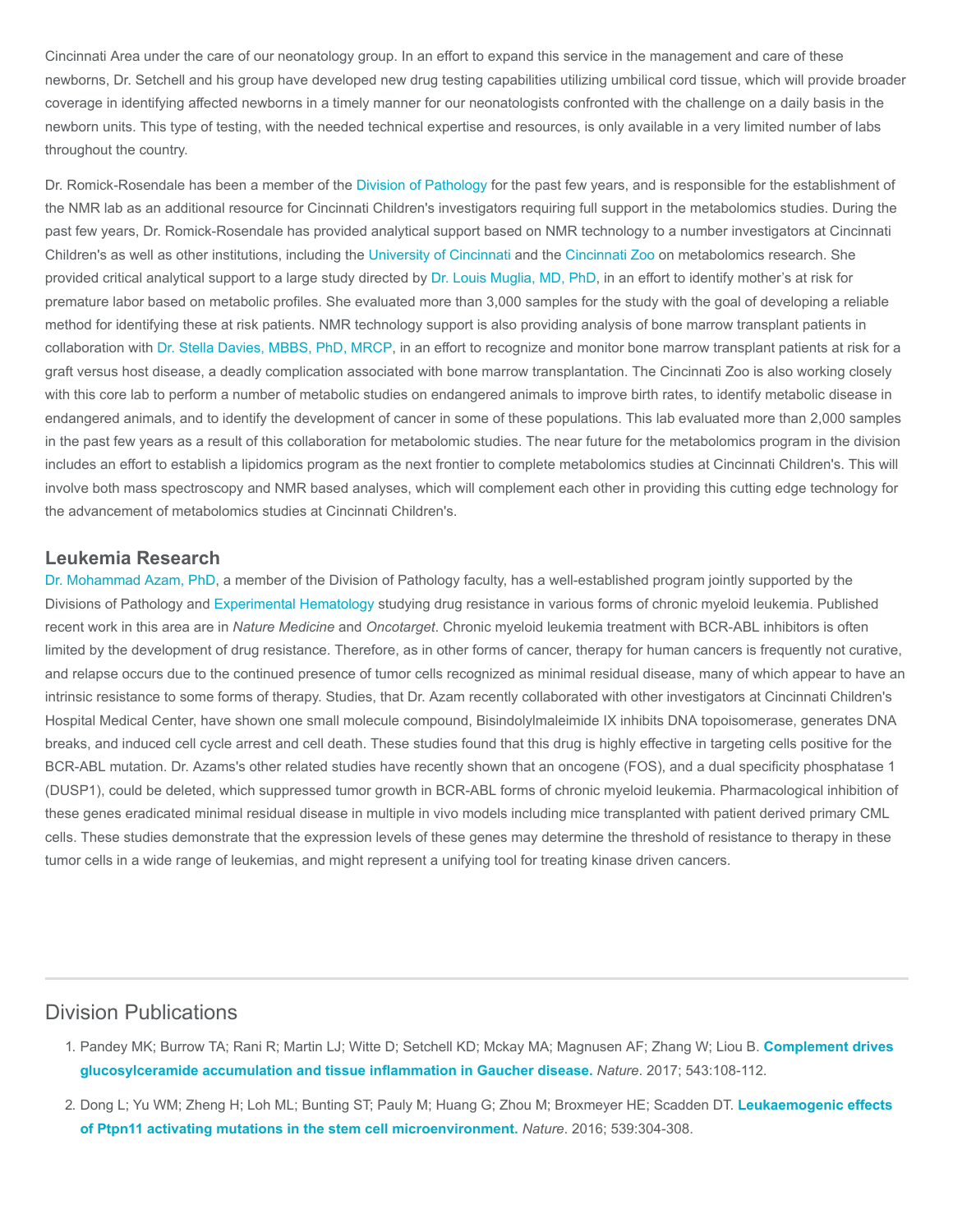- 3. [Kesarwani M; Kincaid Z; Gomaa A; Huber E; Rohrabaugh S; Siddiqui Z; Bouso MF; Latif T; Xu M; Komurov K.](https://www.ncbi.nlm.nih.gov/pubmed/28319094) Targeting c-FOS and DUSP1 abrogates intrinsic resistance to tyrosine-kinase inhibitor therapy in BCR-ABL-induced leukemia. Nature Medicine. 2017; 23:472-482.
- 4. [Fang J; Bolanos LC; Choi K; Liu X; Christie S; Akunuru S; Kumar R; Wang D; Chen X; Greis KD.](https://www.ncbi.nlm.nih.gov/pubmed/28024152) Ubiquitination of hnRNPA1 by TRAF6 links chronic innate immune signaling with myelodysplasia. Nature Immunology. 2017; 18:236-245.
- 5. [Rosen MJ; Karns R; Vallance JE; Bezold R; Waddell A; Collins MH; Haberman Y; Minar P; Baldassano RN; Hyams JS.](https://www.ncbi.nlm.nih.gov/pubmed/28132889) Mucosal Expression of Type 2 and Type 17 Immune Response Genes Distinguishes Ulcerative Colitis From Colon-Only Crohn's Disease in Treatment-Naive Pediatric Patients. Gastroenterology. 2017; 152:1345- 1357.e7.
- 6. Dellon ES; Katzka DA; Collins MH; Hamdani M; Gupta SK; Hirano I; MP-101-06 Investigators. Budesonide Oral Suspension [Improves Symptomatic, Endoscopic, and Histologic Parameters Compared With Placebo in Patients With Eosinophilic](https://www.ncbi.nlm.nih.gov/pubmed/27889574) Esophagitis. Gastroenterology. 2017; 152:776-786.e5.
- 7. [Rao A; Kosters A; Mells JE; Zhang W; Setchell KDR; Amanso AM; Wynn GM; Xu T; Keller BT; Yin H.](https://www.ncbi.nlm.nih.gov/pubmed/27655848) Inhibition of ileal bile acid uptake protects against nonalcoholic fatty liver disease in high- fat diet-fed mice. Science Translational Medicine. 2016; 8:357ra122-357ra122.
- 8. McCormack FX; Gupta N; Finlay GR; Young LR; Taveira-DaSilva AM; Glasgow CG; Steagall WK; Johnson SR; Sahn SA; Ryu JH. [Official American Thoracic Society/Japanese Respiratory Society Clinical Practice Guidelines: Lymphangioleiomyomatosis](https://www.ncbi.nlm.nih.gov/pubmed/27628078) Diagnosis and Management. American journal of respiratory and critical care medicine. 2016; 194:748- 761.
- 9. [Lages CS; Simmons J; Maddox A; Jones K; Karns R; Sheridan R; Shanmukhappa SK; Mohanty S; Kofron M; Russo P.](https://www.ncbi.nlm.nih.gov/pubmed/27641439) The Dendritic Cell-T Helper 17-Macrophage Axis Controls Cholangiocyte Injury and Disease Progression in Murine and Human Biliary Atresia. Hepatology. 2017; 65:174-188.
- 10. [Link KA; Lin S; Shrestha M; Bowman M; Wunderlich M; Bloomfield CD; Huang G; Mulloy JC.](https://www.ncbi.nlm.nih.gov/pubmed/27457952) Supraphysiologic levels of the AML1-ETO isoform AE9a are essential for transformation. Proceedings of the National Academy of Sciences of the United States of America. 2016; 113:9075-9080.
- 11. Nalapareddy K; Nattamai KJ; Kumar RS; Karns R; Wikenheiser-Brokamp KA; Sampson LL; Mahe MM; Sundaram N; Yacyshyn MB; Yacyshyn B. [Canonical Wnt Signaling Ameliorates Aging of Intestinal Stem Cells.](https://www.ncbi.nlm.nih.gov/pubmed/28297666) Cell Reports. 2017; 18:2608-2621.
- 12. [Dellon ES; Collins MH; Bonis PA; Leung J; Capocelli KE; Dohil R; Falk GW; Furuta GT; Menard-Katcher C; Gupta SK.](https://www.ncbi.nlm.nih.gov/pubmed/27112108) Substantial Variability in Biopsy Practice Patterns Among Gastroenterologists for Suspected Eosinophilic Gastrointestinal Disorders. Clinical Gastroenterology and Hepatology. 2016; 14:1842-1844.
- 13. Marahatta A; Megaraj V; McGann PT; Ware RE; Setchell KDR. Stable-Isotope Dilution HPLC-Electrospray Ionization Tandem [Mass Spectrometry Method for Quantifying Hydroxyurea in Dried Blood Samples.](https://www.ncbi.nlm.nih.gov/pubmed/27694393) Clinical chemistry. 2016; 62:1593-1601.
- 14. [Liou B; Peng Y; Li R; Inskeep V; Zhang W; Quinn B; Dasgupta N; Blackwood R; Setchell KDR; Fleming S.](https://www.ncbi.nlm.nih.gov/pubmed/27655403) Modulating ryanodine receptors with dantrolene attenuates neuronopathic phenotype in Gaucher disease mice. Human Molecular Genetics. 2016; 25:ddw322.
- 15. [Himes RW; Barlow SE; Bove K; Quintanilla NM; Sheridan R; Kohli R.](https://www.ncbi.nlm.nih.gov/pubmed/27624512) Lysosomal Acid Lipase Deficiency Unmasked in Two Children With Nonalcoholic Fatty Liver Disease. Pediatrics. 2016; 138:e20160214.
- 16. [Wasserman H; Ikomi C; Hafberg ET; Miethke AG; Bove KE; Backeljauw PF.](https://www.ncbi.nlm.nih.gov/pubmed/27462066) Two Case Reports of FGF23-Induced Hypophosphatemia in Childhood Biliary Atresia. Pediatrics. 2016; 138:e20154453.
- 17. [Sen M; Akeno N; Reece A; Miller AL; Simpson DS; Wikenheiser-Brokamp KA.](https://www.ncbi.nlm.nih.gov/pubmed/28414317) p16 controls epithelial cell growth and suppresses carcinogenesis through mechanisms that do not require RB1 function. Oncogenesis. 2017; 6:e320.
- 18. [Koncar RF; Chu Z; Romick-Rosendale LE; Wells SI; Chan TA; Qi X; Bahassi EM.](https://www.ncbi.nlm.nih.gov/pubmed/28178660) PLK1 inhibition enhances temozolomide efficacy in IDH1 mutant gliomas. Oncotarget. 2017; 8:15827-15837.